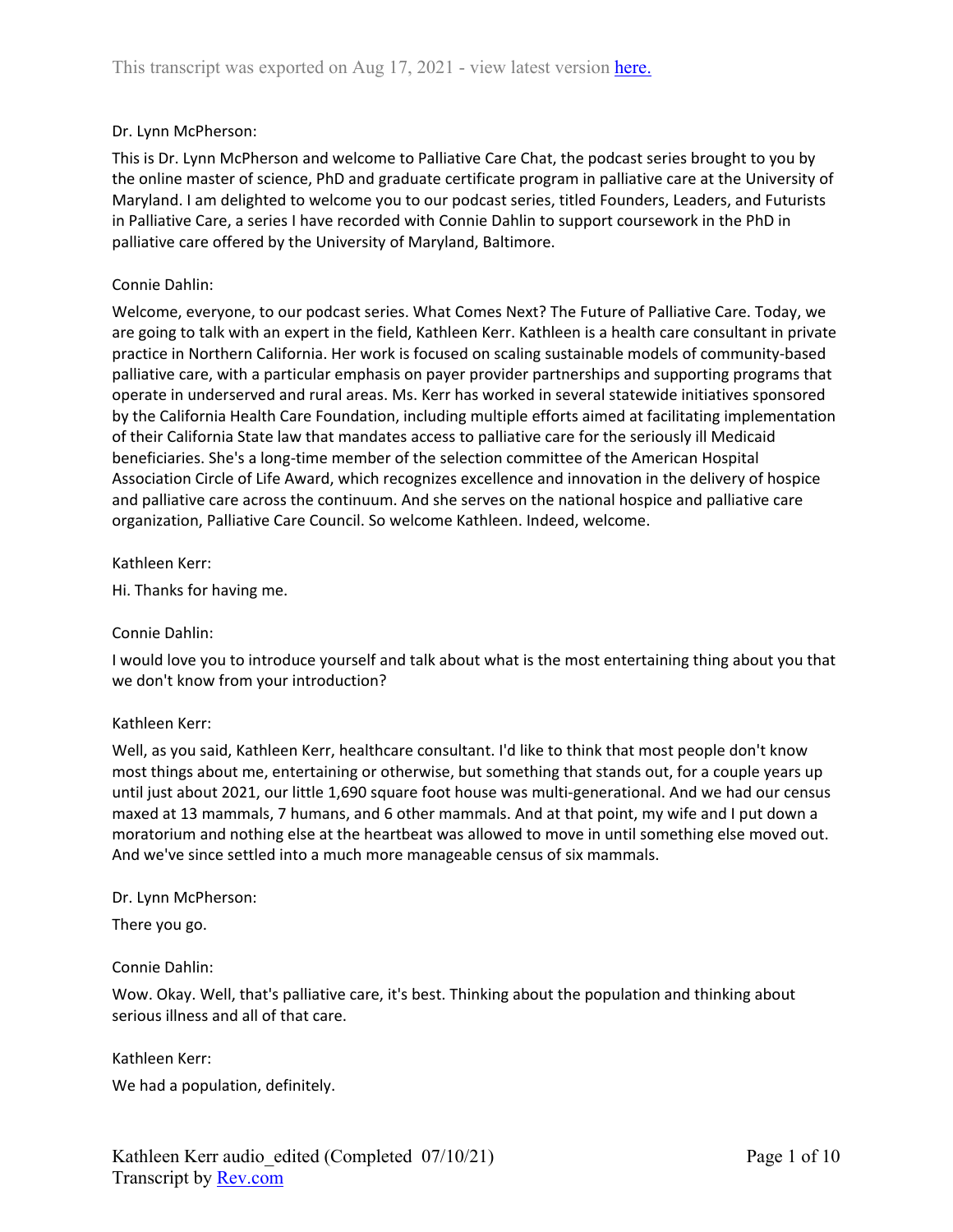## Connie Dahlin:

So tell us a little more about what you do in palliative care. And what do you love about it?

### Kathleen Kerr:

Yeah, well, I do lots of things. When I saw this was coming up and saw that was a question, I actually looked and I have 10 clients and 15 projects right now. So I do a lot of different things. I do technical assistance. So it's just offering frank advice and providing support for programs. I do some teaching work. I do typical consulting work where I offer advice on strategy, or program design, or how would I evaluate something? I work on actual evaluations. So foundation X has invested X amount of dollars over Y number of years into palliative care. And they want to know, "Well, what was the impact of all that?" And I can go and help them figure that out. I do analytics. So looking at data sets to try to gain some insights from that work. And I help with tool development, tool design.

I do some of that work with some close colleagues I worked with for a long time, trying to develop tools, often spreadsheet or narrative or database based that help people put in information and do some scenario modeling or understand what is happening or what is needed to increase the probability that they'll be able to offer quality, sustainable palliative care to a particular population.

### Connie Dahlin:

And I think you've said several things that are so important at this time of thinking about equity and sustainability. Because I think with your focus on metrics, we've moved beyond the heart of only doing it because we want to do it, but making sure that it's compatible with reimbursement and quality that makes it sustainable.

### Kathleen Kerr:

Yeah, absolutely. When I think of quality, I think it's really useful for people to go back to the basics, to the heart of what that means. And I like the who definition where you think of quality as being efficacy. So does it work? Does it do what you intend it to do? Efficiency? Efficient, so is it helping to steward resources or prevent waste of resources. Safety? So is it safe and is it not introducing new risks or harms? Timeliness? So are you able to deliver it at the time when people need it? Equity? So is it available to all, is there justice there? Or is it only available to a few and then really what that heart of palliative care is it's patient centered. And so I think it's still part of quality and it's still something that can be measured, but it's measured as part of a portfolio of domains that point to quality health care.

### Dr. Lynn McPherson:

So interesting. If I could just ask one question, Connie, I think hospice was in for such a shock when they realized that it's not all kumbaya, that this really is a business. So for you to talk about strategy and quality and metrics and measures, I think that was a hard-learned lesson. Do you agree?

### Kathleen Kerr:

Yeah. And I think it's maybe the pendulum has swung a little bit in some facets of the field of hospice and there's some lessons there that palliative care can learn from. I think that hospice had that rich history of being anchored in volunteerism and compassion and caring for the dying and involving the community, and what Connie called that the heart of end of life care. I think that with the introduction of the demonstration project and the benefit, which didn't happen till many years after hospice was first established in the United States, I think it was still dominated by folks who were very interested in that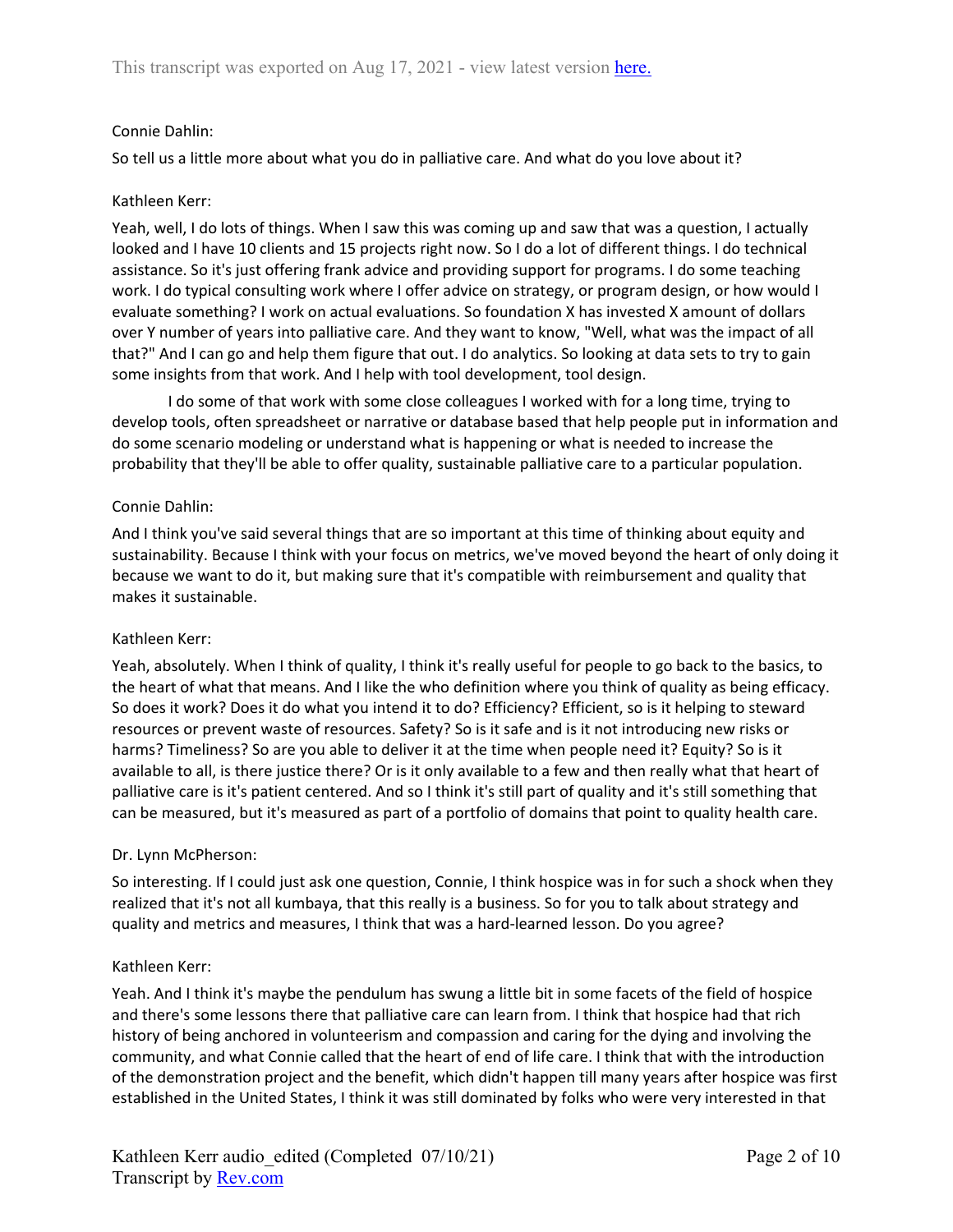part of it. I think that to survive, even nonprofit entities, had to learn to operate within the confines of the available revenue. But I think as the model has been scaled and it's available now in most communities, and as some of those entities have developed other lines of business, or perhaps have been consolidated into organizations that have a for-profit tax status, that at times it's been too much of a business.

And so I think there was a shock and a correction, and then maybe a little bit of an overcorrection in some places. And it's perhaps a moving target, but it's also possible to err on either side. You can try to offer too much of everything that very vulnerable folks and families that are in very difficult situations need, so they'll blow up the scope and elevate patient centeredness, but then they're going to lose sight of all those other issues related to quality, such as efficiency and efficacy and timeliness and all of those things, which you can't maintain for a population unless you have an enormous staff and unlimited resources. So it's really a balancing act. One of my favorite things in recent years has been involved in projects where there's both providers and payers in the same project, often in the same room, working on the same problems to try to figure out what you need to develop care models and contracts with expectations around revenues and reporting, and also hitting benchmarks and metrics. How do you approach those things in a way that's going to work for everybody?

And I, typically, talk about how it's a balancing act where it has to be level, where the scope of service and the cost of delivering care and the amount of payment that you received to do that care is aligned with the outcomes that justify the fiscal output on the part of the payer, the health plan or the ACO or whomever. And if any one of those three bits gets out of line, your service is not going to be sustainable or it's not going to be effective. And if you keep the balance in mind, you don't have to do away with the heart or do away with the business. They just have to be all sitting there together in a way where everybody's getting enough of what they need.

Dr. Lynn McPherson:

I love that.

Kathleen Kerr: Does that answer your question?

Dr. Lynn McPherson: Absolutely. Absolutely.

### Connie Dahlin:

That was great. When you think though about this quality and metrics, you spoke a little bit to it, I think, of the being out of balance. But when you think about where we are and where we're going, what are your biggest concerns or what do you think the biggest challenge is?

### Kathleen Kerr:

Yeah, there's so many challenges. My biggest global concern is an absence of standardization and regulation, which means a ton of variation. And the variation exists across multiple domains. There's variation in eligibility criteria for palliative care, who it's being delivered to. There's variation in the care model, so who is doing the care delivery and which combination of people, or even if it's a single person. And there's also variation in scope, what they're intending to do for that population. And then there's variation in quality that comes from the team that's assembled and the amount of time they have and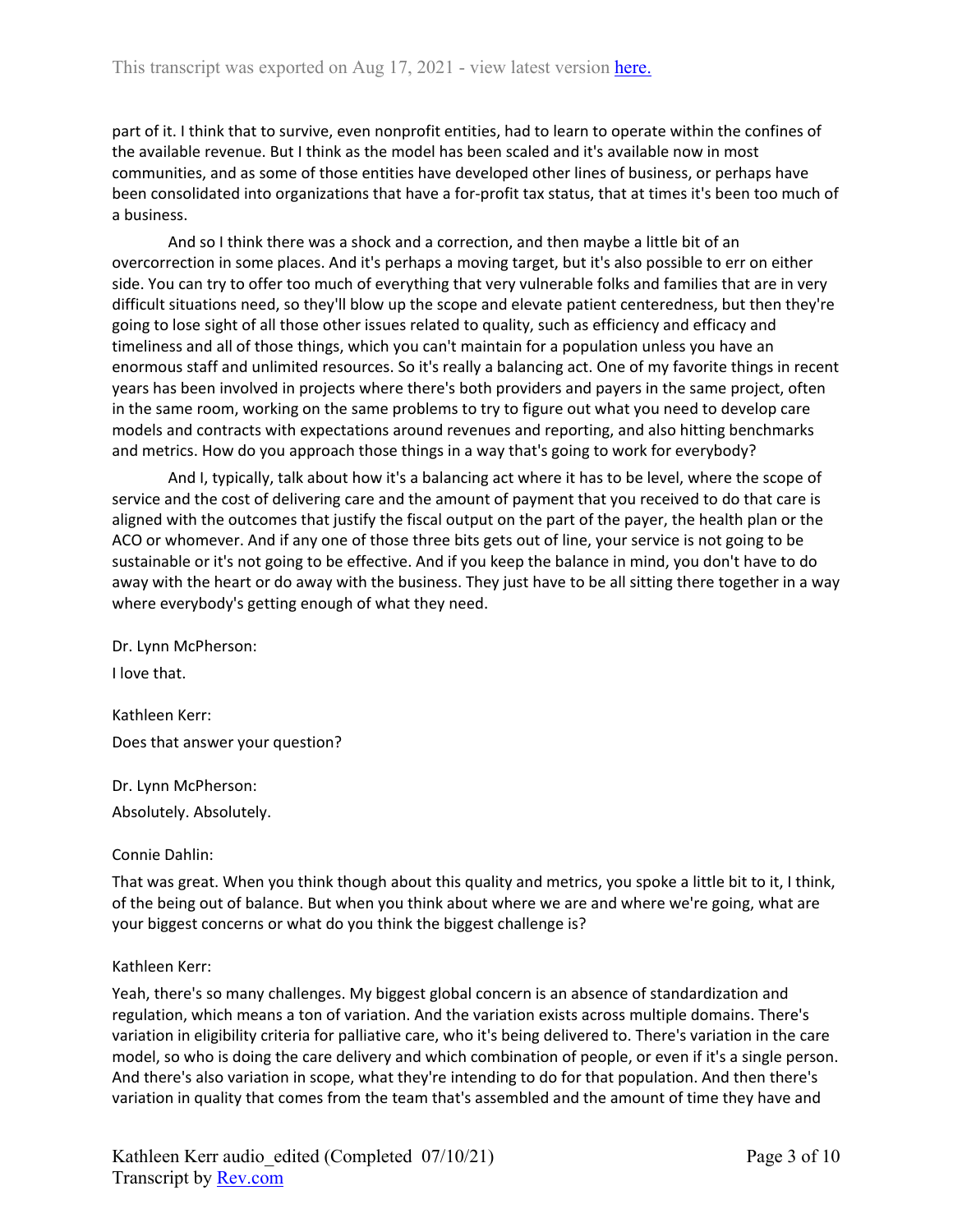the money they're being paid that dictates the time, [inaudible 00:11:02] absence of training. So all of that variation, it's a very dangerous mix in particular because many people, including all non-palliative care providers, just about, most patients and families and many payers, including health plans, they don't really know what palliative care is.

They could not define it, or if they defined it, it would be a little bit unfortunate in the way that they do. Most folks don't know. And when you combine lack of familiarity with tremendous variation and the variation leads to variation in quality, it sets things up where the first experience that a referring provider or a patient's family or a health plan has, those early experiences, cement in their mind what palliative care is and what the expected impact is. And it could be a great experience, but it could also be a really bad and unsatisfying experience. And I would include in that also an experience that appeared to have no appreciable benefit. Didn't provide enough service to actually change a symptom profile, or didn't provide the right service to change the way that a patient would use healthcare resources. So no impact on costs.

And so that even though palliative care has been around a while, we're at such an important point in time in terms of trying to scale, that this variation and the confusion it causes for referring providers and patients and families and payers, and also the variation in experience they have with the service can really slow scale, because you can have a health plan that says, "Oh, we tried that. It didn't work." It is going to be a long time before they try it again. It's the exact same thing that we saw when folks are trying to scale inpatient palliative care services. If they had a bad experience early on, it would take years for them to try again. And so that really, really worries me. The absence of standardization. Absence standardization also creates an opportunity where profit motive, whether it's done by a nonprofit entity or for-profit entity, can be inappropriately elevated.

And if all you're looking to do is spend the least amount of money possible to check the box and hope that you're going to control costs, you can wind up offering really non-optimal care. And I think there's some lessons in other healthcare sectors there, and I'm hoping that palliative care can learn from them. And I do think one way to reduce the variation, ensure a minimum level of quality. And then you can talk about the metrics that are right to look at. A lot of that can flow from standards. In hospice, there's conditions of participation and there's minimum requirements. And you know there's at least a certain amount that you're supposed to get. And if you don't get that, then the money can be clawed back and there's penalties to pay. There's no such situation like that in palliative care right now. So you are free to call just about anything palliative care, and there's nobody who can tell you to do otherwise. And I think that is a big risks to quality and it's a huge impediment to measuring quality.

Dr. Lynn McPherson:

Connie, can I build on that?

Connie Dahlin: Sure.

### Dr. Lynn McPherson:

It seems to me listening to you speak that this lack of standardization also could be contributing to what I perceive as a lot of room to grow in our continuum of care, from community-based palliative care, to inpatient palliative care, to home-based, long-term care based, and hospice finally. Just seems like we're the only funky in the world that has parsed it out in this fashion. Do you agree with that? Or how can we fix that do you think?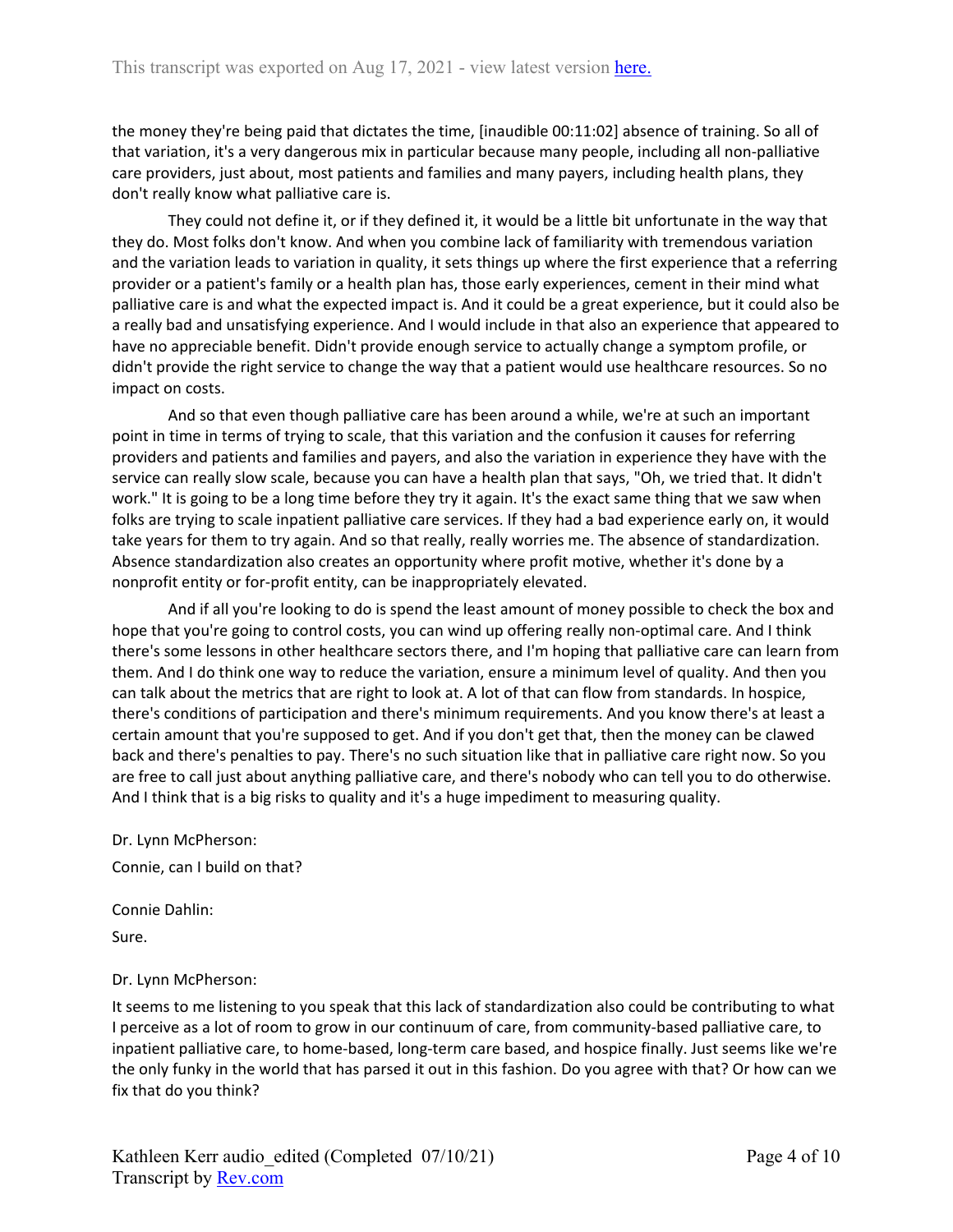## Kathleen Kerr:

Yeah, I do agree with that. I think there's a lot of smart and really well-meaning people that are trying to shoehorn the services that we know benefit seriously ill individuals and their families into the very oddly structured boxes, which are the things that our healthcare system currently pays for. And I think there's a lot of potential for that to be corrected through health plans and MA plans, Medicaid, managed care plans, commercial plans to re-envision services outside of the narrow confines of what we think of as particular clinical services or benefits and think more longitudinally about what is it that we know this person and their family, when they reach a certain stage of heart failure, or a certain type of cancer, or certain level of compromise because of COPD or dementia, we know what helps. And how can you define a benefit that allows for titration of the right amount of care in whatever setting they happen to be in?

And I think there is a struggle with too hot and too cold. There can be folks who are enrolled in hospice for two years, because that's the only service that provides an interdisciplinary home-based support, when they could be served maybe even better with a different construct of services offered through a home-based palliative care team. And so you're spending more money on not the exact right intervention. So it can be too hot or too cold, not enough care or too much care. So I think getting over this concept of clinical services as they're defined in payment benefits and helping those that are responsible for the financiers and purchasers of healthcare, to realize that there's a better way and to allow for payment models that are aligned with that better way. That's the promise of the future. And you could say that VBID is getting there a little bit, or there's more MA plans that are interested in home-based medical services.

There's certainly entities that have been offering a continuum of services, which they may or may not be entirely sustainable, given the payment models. Connie and I have seen some of those should the Circle of Life Award committee meetings. There's folks that are doing it. It's that alignment that we talked about. You have to have the payment mechanism and the payment amount and the cost of care delivery all lined up. And it's not impossible to do. A lot of it has to do with what we're accustomed to. There's no law of physics that prevents us from creating a payment mechanism that offers that flexible continuum of care that we can envision.

### Dr. Lynn McPherson:

That would be lovely.

### Connie Dahlin:

Kathleen, so here's a question for you though that I'm curious about. So as you know I'm pretty invested in the NCP guidelines, since I edited several additions, was there from the beginning. And the whole goal of that was to try to have the standardization of palliative care without the blocking in that the hospice conditions of participation did. A very good benefit, but a lot of people would feel like, in fact, that closed things in. And that was to have standardization. Do you see any ability for us to be using those in a more systematic way for quality and in a metrics form that's your expertise?

### Kathleen Kerr:

Yeah. I am a huge fan of the NCP guidelines, in particular, the last version, which talked about delivery of palliative care in different settings and primary palliative care versus a specialty. I think it's an amazing document that has a lot of terrific guidance. I think, I mean this from a position of tremendous respect, it's too long and too guideliney to serve as the basis for standards that you can't handle the NCP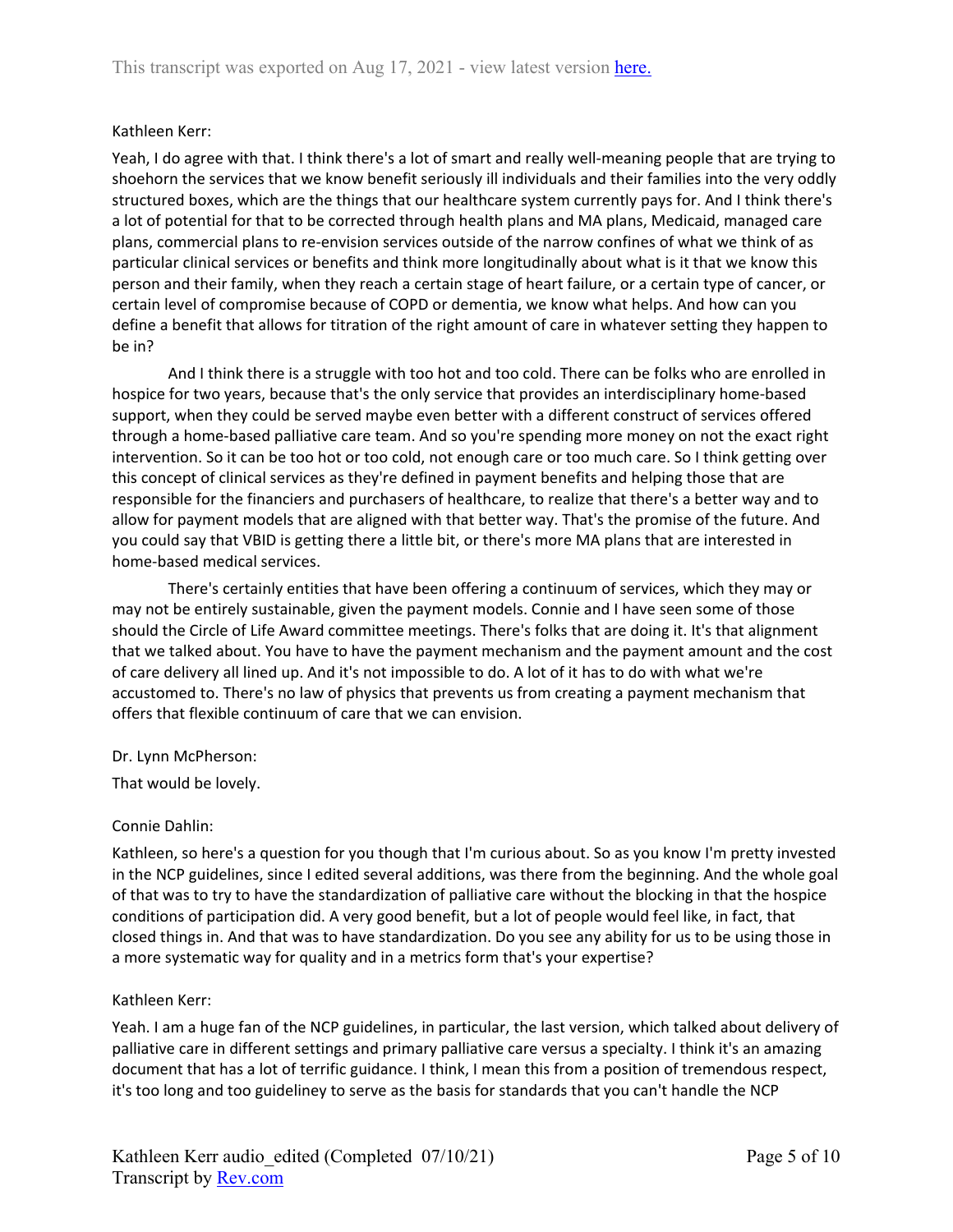guidelines to awesomehospice.com and say, "Okay, you're going to be offering palliative care now. Read this and do what's in there." That's just an unworkable structure. If you're trying to educate a local health plan about palliative care and what it could do for their members, you can't say, "And here's this amazing 90-page document. I need you to read through. And when you're done with that, we can get together and talk about the specifics of the contract."

Now, there are certain parameters that need to be built into a benefit that are more concrete and also a little more practical than what's in the NCP guidelines. So I think anybody who's delivering palliative care should read NCP guidelines. I think if you're offering a health plan benefit in palliative care, it would be awesome if the medical director read the NCP guidelines. But if you're sitting down with the folks who do contracting or network development, or are looking over time to see is this organization delivering the type of care that we want our members to have, the NCP guidelines are just too exhausted to fill that role.

#### Connie Dahlin:

So what would you suggest instead?

#### Kathleen Kerr:

I think you can get at minimum standards. So it's certainly the experiment that was run in California with the Medicaid managed care mandate, they set out minimum scrimmage. You at least have to offer palliative care for these people, for these types of members. You at least have to offer this set of services. You at least have to engage with these types of providers to deliver it. And it was an absolute floor. And the same thing can be said of the California Advanced Illness Collaborative standards for community-based palliative care, which were developed almost at the same time that the SB 1004, the Medicaid palliative care, benefit came out in California. So there's a set of standards that were developed by the Coalition for Compassionate Care of California in partnership, co-sponsored by Blue Shield of California. And there was a group of health plan representatives and palliative care provider representatives, and a little bit of policy work in there as well.

These poor people who met in a conference room in Sacramento for a couple hours early in the morning, over the course of a couple of years, to try to iron out what are the minimum standards that we think should be there. And it's really, really hard to do, to reach agreement across those different stakeholders, but they came up with a set of minimum standards and it's exactly the same as the SB 1004 standards, but they're close to the Medicaid palliative care standards. And it's like, "Look, you can do a ton more than this, but at least do that." And I think that if you at least set those minimums, you get rid of some of the worst types of variation. So having just a checkbox on a home health nurses orders that says, well, you're going to be doing palliative care with this person you're about to visit.

And that nurse may have no training, no other tools, no other team to work with, but then that gets called palliative care. Or maybe you have a physician consultation service where that one individual is offering palliative care, but they don't have the nurse, and the social worker, and the chaplain and the community health worker or anybody else to help with the things that they didn't do such a hot job of teaching in medical school. And that could be called palliative care, but neither of those models would fit the minimum requirements as put forward in SB 1004 or the CAIC's standards. So I think you can get rid of some variation and help have something that's practical, but not limiting, if you set minimum standards. I think that also encourages people to, in the absence of a mandate, which is hard to get, having minimum standards, encourages folks to dip a toe in like, "We're only going to do the minimum that's required in these standards."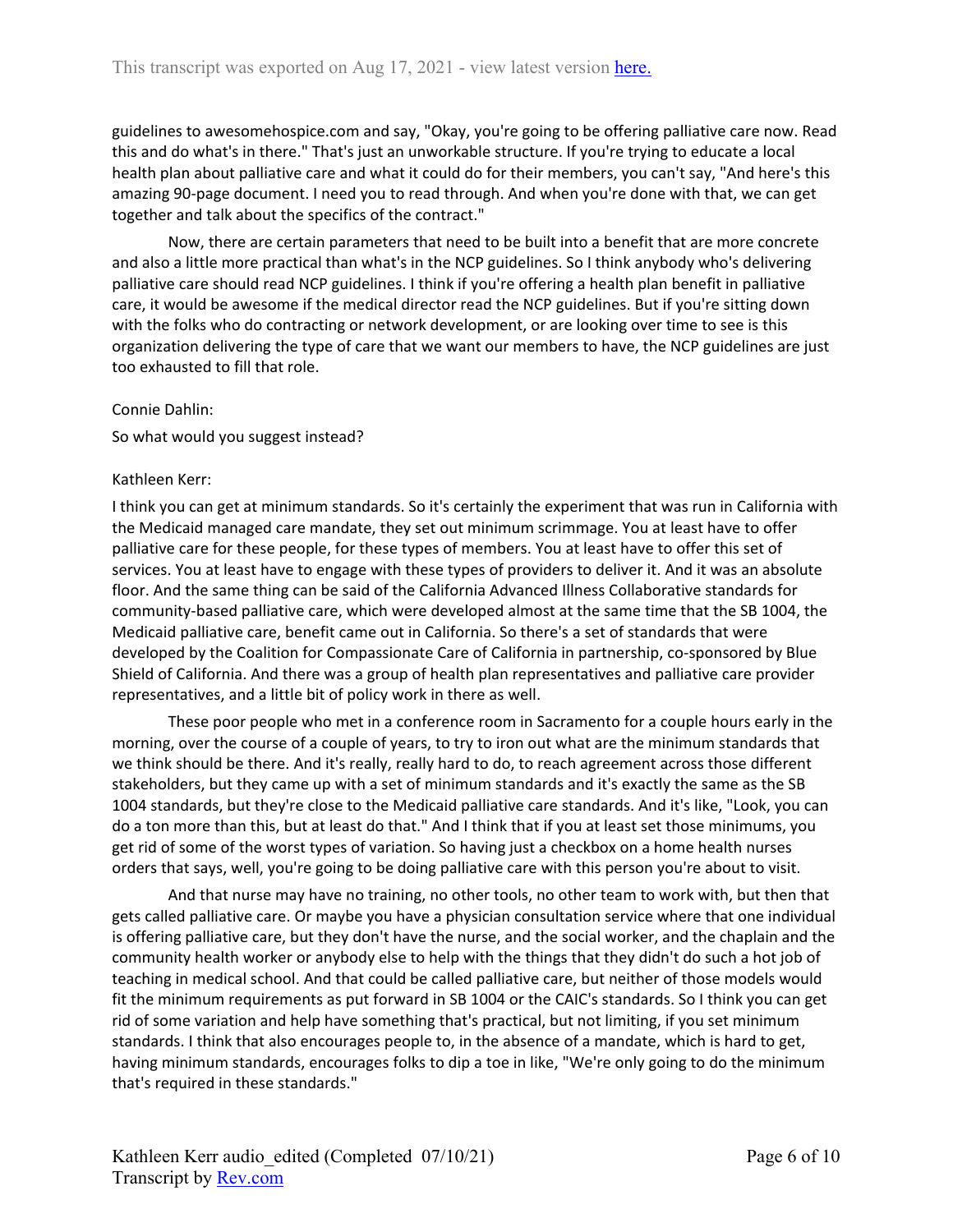And they had to do that in California with Medicaid, because it was a mandate and some plans were all over it and had pilots running for years before the benefit took effect. Others, you could see the skid marks on the floor. They came kicking and screaming into delivering palliative care to their members and they just had to do the bare minimum. And that was fine. Just do the bare minimum. And then they could sit back and watch and see those had more robust programs and where they had put more effort into it, better enrollment, better impact for their members. And really just a better experience in interfacing with the palliative care providers in their community and the other members of their clinical care network that referred to palliative care. So if you just create a very doable minimum, I think that gives people something to build off of. And it still allows for differentiation for those that are doing it super well and to be recognized for that, and then perhaps pick up more of the market.

### Connie Dahlin:

So when you think about quality moving forward, what do you think we need to focus on?

### Kathleen Kerr:

Well, I think correcting the absence of standards and regulations is probably one of the most important things. And I think the step that's available now is encouraging organizations to be accredited or certified and encouraging individuals to get certification, whether that's board certification for a physician. But I think the much more doable mid-career certification that's available to all levels of nurses and social workers and chaplains. I think there's ways for community health workers to get education in palliative care, plan case managers. So I think that training on the individual level and certification and accreditation on the provider organization level will do a lot to help. It's assuring some minimum sets of structures and processes, which, if you talk to some folks, is really the way to go given the changing nature of what's preferred and possible amongst the seriously ill.

So you can have situations where a symptom scores may not be the best measure of what that person wanted. Or care concordance is really hard to measure, unless you measure it serially, because people's preferences change over time. But what you can measure is do you have an organization that has people that are appropriately trained in palliative care? Are you doing a comprehensive assessment for everybody within a certain period of time? Are you documenting? Do you have a goals-of-care conversation within a certain period of time and that it's repeated? Are you available 24/7 in some meaningful fashion so that you can help with crises? Are you asking the people that you serve, "Do who to call if there's a crisis? Was I treated with respect? Would I recommend this to family or friends?" You can measure those things, even if you don't know the perfect benchmark to aim for, in terms of pain score modification or proportion referred to hospice, or whether what's the right number of folks to have to have an advanced directive.

So many things about the population we serve, make universal measures of outcomes difficult, but universal measures of process much more doable and probably almost more meaningful.

### Dr. Lynn McPherson:

For obvious reasons, I'm very pleased to hear you talk about the training opportunities. I hear the University of Maryland's got a pretty cool program and a master's degree and a PhD in palliative care. Right, Connie?

Connie Dahlin: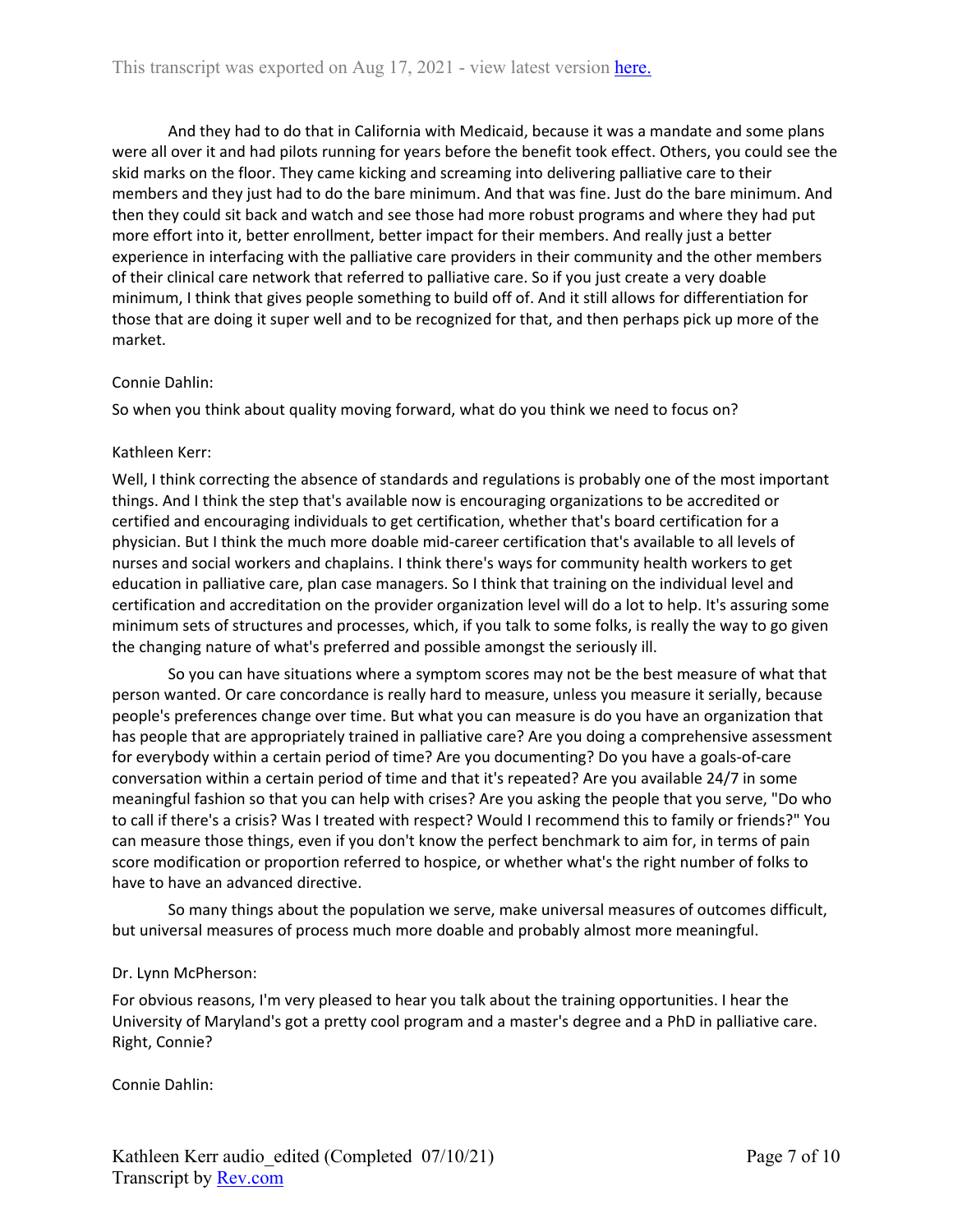Yes.

### Dr. Lynn McPherson:

Even if we could just get a learning unit on primary palliative care skills in every professional school, that would be huge. Don't you think?

### Connie Dahlin:

Yeah. Yes.

## Kathleen Kerr:

Yeah, I do. There's this amazing project which will be coming to a close in September that the California healthcare foundation sponsored, includes nine of the county safety net hospitals in California. and it includes the leads of their palliative care service and then a partner service line. So trauma surgery, or the heart failure clinic, or radiation oncology, or the oncology clinic, or primary care practices. And the entire goal of the project was to introduce an improvement in primary palliative care in the partner service line. And they were able to select a target population. So who do you want to be doing this? And what's the specific behavior. So very, very focused. We want people to document goals of care discussions. We want people to measure pain with a peg score. We want people to develop a meaningful plan of pain for the folks seen in radiation oncology.

And these projects are incredibly successful. They've done really wise things with leveraging the capabilities within the EHR to identify populations and offer prompts to remind people to do the behavior. And then also easy ways for them to document that they did it, so that they can monitor their impact over time. They're very low cost. They're very high yield. They're very satisfying for these folks. I can't tell you how many people I've heard everywhere from nephrologists to the nurse practitioner and the heart failure clinic through this project say, "We knew that our patients needed this, but we didn't know how to do it." So it's just a matter of connecting with a palliative care provider, giving them vial training or some CAPSI courses or whatever it was that was appropriate to their goal. These people experience distress, even if it's a little bit varied, of knowing they should do it, but not knowing how.

And then once they know how they become amazing ambassadors for the learning with all of their peers. So we're in the process of seeing the end of these projects, but then doing write ups of them that are detailed enough, so that you could almost do a toolkit sort of thing. Well, I already did heart failure clinic here. Let's try with that nephrology line. Or we have a trauma surgery team that's interested, let's do that. And so the hope is by scaling that way, you can create very feasible, integrate it into the work plan appropriate for the amount of time that these folks have to spend on palliative care, helping them to help their patients on a scale that you could never achieve with specialty service. So the thing that blew me away with this project is the scale.

And once you get into primary care and we're going to do this for everybody over the age of 60, it's like, "Wow, how big of a palliative care team would you need to take care of all those people?" Are all those people coming to the ED. So, I agree with you, primary palliative care is super important and super simple measures there, like documentation of a goals-of-care discussion, or documentation of a surrogate. Just get the process going and get it on the radar screen of the department, acknowledge it as something that's important. And that's plenty. You don't need six-part evaluation plans that take a 0.5 FTE of analyst. Use your EHR, be smart about it. Pick the thing that tells you was the behavior done and a little bit about did it achieve the effect that you needed, and you got two measures and away you go.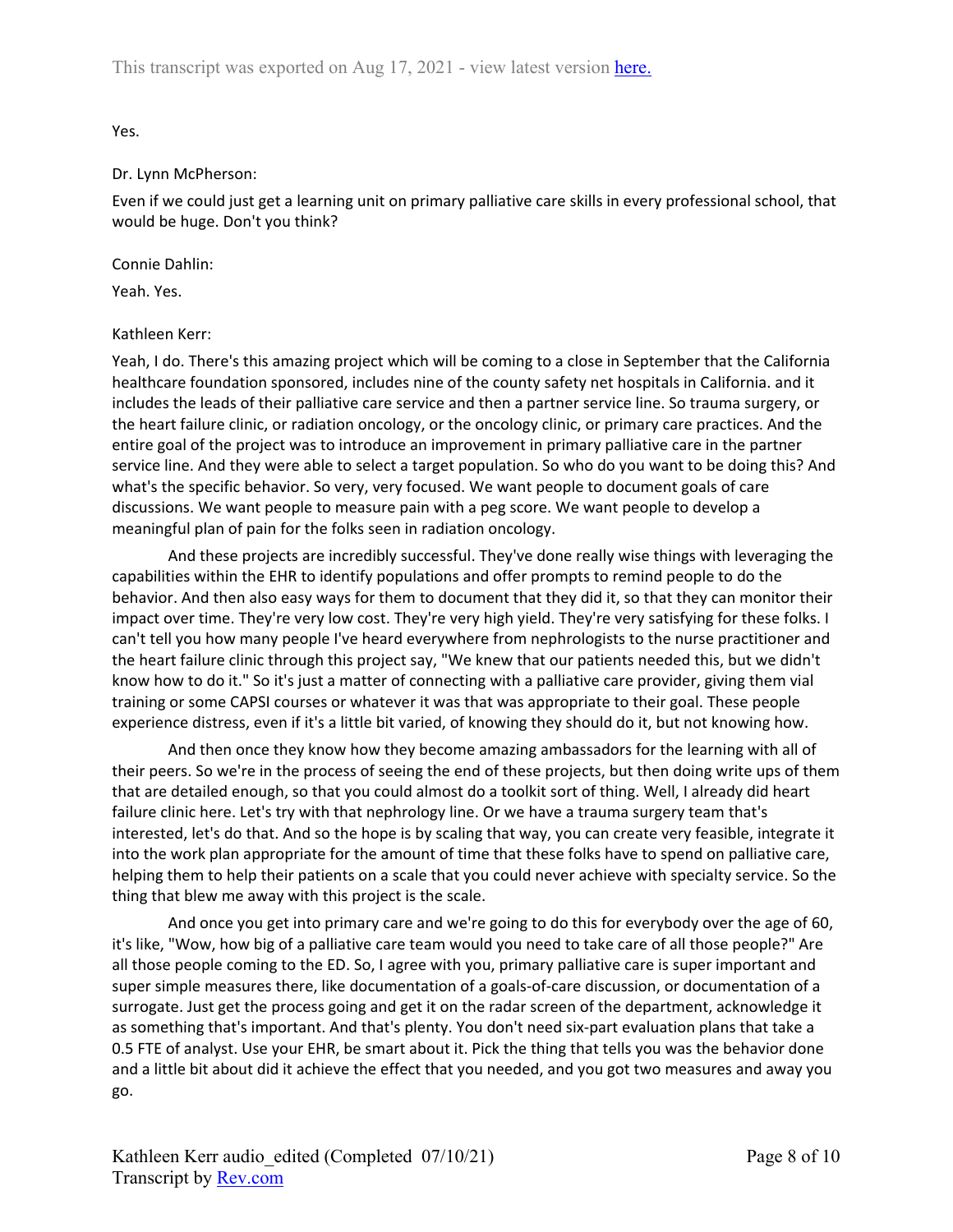## Connie Dahlin:

Wonderful. Great. Well, last question, Kathleen is you are very excited about what you do. It's clearly you're passionate and who would have thought that 50 years ago, we'd be talking about quality metrics and whatever. So if you think about people going into the field, one, or people who are thinking about going into quality, what advice would you give them at this point?

### Kathleen Kerr:

Yeah, I think so many things. One rule of thumb that I hope that your program enrollees would take to heart, is I think it was back in 1999 that Don Berwick published an essay called Escape fire. And there was a great movie, a documentary made, but the essay itself, which you can grab off the Commonwealth Fund website,. It's a very interesting discourse about his family's experiences and what's wrong with the healthcare system, and what does it take for new innovations to take hold? And my colleague, Brian Castle, and I we're very, very taken with this. We actually used it in an introduction to a paper we wrote for JPSM on the business case for palliative care. And in Escape fire, Don Berwick identified four domains slash groups that all have to be on board if you want some new intervention or innovation to take place.

So that new thing needs to make sense from the perspective of science, of evidence and professionalism. It has to be something that actually works and that there's proof that it does good. It has to make sense from the perspective of patients and families that are getting the care. So they have to understand what this will do for them and why they should accept it. It has to make sense from the business and finance perspective of healthcare. So it has to be sustainable. It has to make business sense. And, finally, it has to make sense to what Berwick called the good kind people that do the caring work. So providers. Whether they're palliative care providers, or the oncologists, and nephrologists, and others who we want to refer their patients to palliative care. And I've seen that dynamic play out in the palliative care programs that have been started and failed or started and thrived in the real world, that it does need to work across all four of those domains.

And the thing that I would offer as a good touchstone for people who are getting into this field is to remember those four areas and to respect all four of them. And I think it's very natural for the providers, the nurses, and physicians, and pharmacists and social workers that are doing this work. Of course, we are going to approach patients and families with humility and respect and curiosity to find out what's important to them and to try make our actions be guided by what's important to them, to account for their preferences. And I would suggest that as a field, we would do a whole lot better if that same respect and curiosity and humility was extended to all four of those areas that need to be on board, if we're going to scale and optimize this model.

So take a deep breath and approach health plan representatives with respect and humility and curiosity, and find out what their priorities and pressures are and what's important to them use that same approach when you're talking to the oncologist, who never refers their patients who are suffering, because they don't do so. Find out why, and try to understand their needs. And you're still allowed to not meet those needs. And you can use I wish statements. "I wish I could. I wish I could offer all of these services for \$300 a month. It's just not possible." Use your training and your skills, but be mindful of, and respectful of, and curious about all four of those areas and bring that into your research or your teaching or your practice or the organizations that you're starting. And if you do that, everything has a much greater chance of being optimized, scaled and sustained.

Dr. Lynn McPherson: